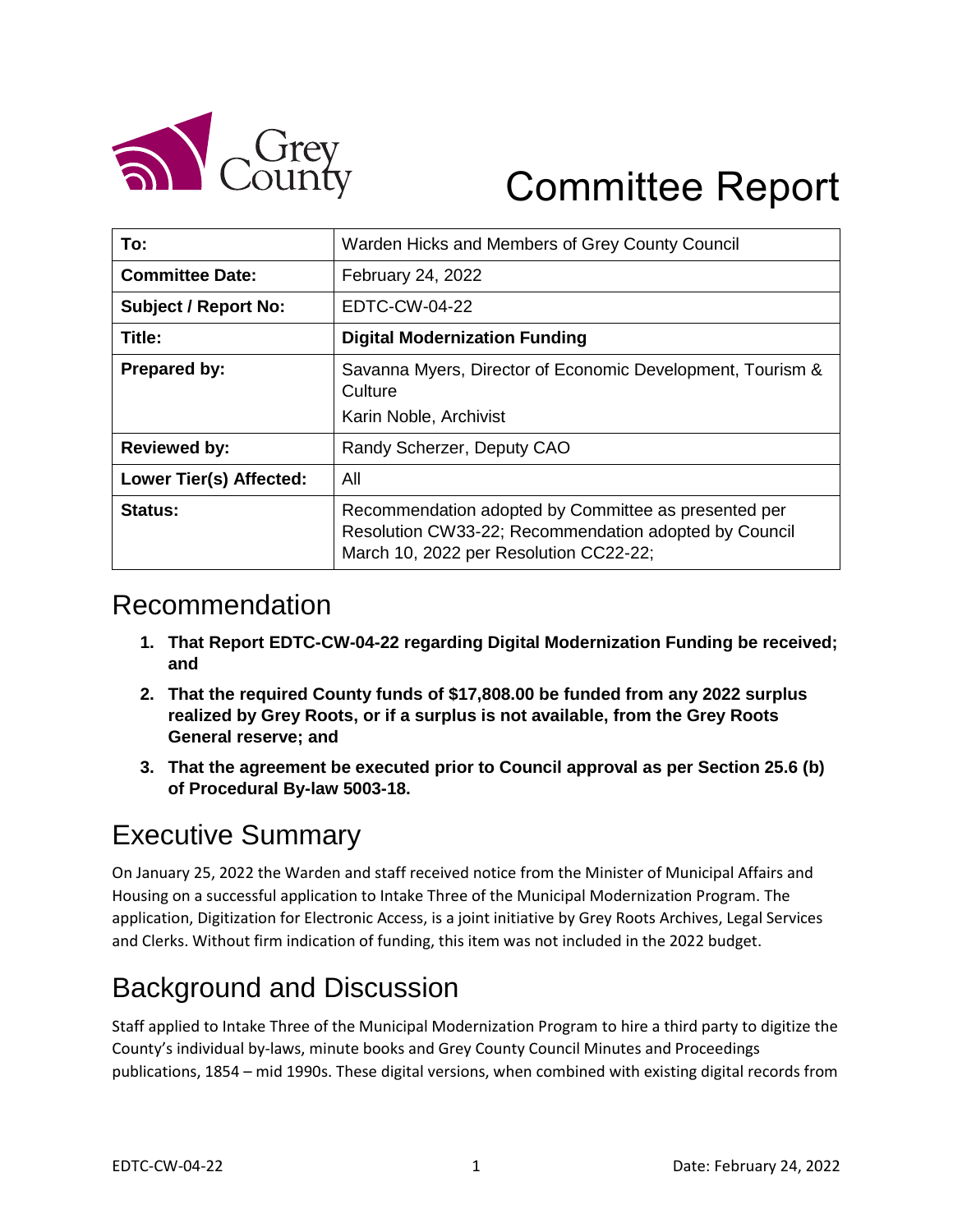the mid-1990s onward, will provide for full digital access to such records since the County became operative.

These historic records remain vital permanent records of the County. Although they are carefully preserved in physical form at Grey Roots, they are difficult to access due to this preservation, and they are not easy to review or search in any comprehensive or wide-ranging manner.

Digitizing these records will vastly simplify both public access and internal use and will support internal efficiencies, identification of legal obligations, response to public requests and preservation of originals, including additional backup in case of disaster.

Preliminary cost estimates enabled staff to submit a reasonable funding application of \$50,000. The grant requires the recipient to contribute 35% of the total project costs. Staff were successful in receiving confirmation of 65% funding (\$33,072) by the province to complete this important work.

The Minister of Municipal Affairs and Housing notified the Warden and County staff on January 25, 2022 that the County's application was successful. The transfer payment agreement has been received and must be signed and returned to the province no later than March 1, 2022.

To fulfil project timelines, an RFP would be released following Council's consideration of this report. The project is anticipated to be completed February 2023.

Following project completion, cost savings will be realized for the following staff positions to allow other work to be done, as well as reduce overtime, or the contracting of outside legal assistance: Director of Legal Services, Solicitor, Archivist, Assistant Archivist, Contract and Real Estate Coordinator, Administrative and Accessibility Coordinator, and Clerk. In addition, the municipality can be better prepared for intangible legal consequences.

# Legal and Legislated Requirements

Sections 253-255 of the Municipal Act, 2001 require that a municipality maintain its records "in a secure and accessible manner", to provide public access to them, subject to the provisions of the Municipal Freedom of Information and Protection of Privacy Act.

Under the County's records retention by-law (By-law No. 4418-08), the records to be digitized are identified for permanent retention.

# Financial and Resource Implications

Without an indication of funding, this project was not included in the 2022 budget. The required County funds of \$17,808.00 will be paid by 2022 Grey Roots surplus, and if necessary from the Grey Roots General reserve. This reserve houses the recently transferred 2021 surplus, which was known at the time of submission.

#### Relevant Consultation

- $\boxtimes$  Internal Grey Roots, Legal Services, Finance, Clerks
- $\boxtimes$  External preliminary cost estimates